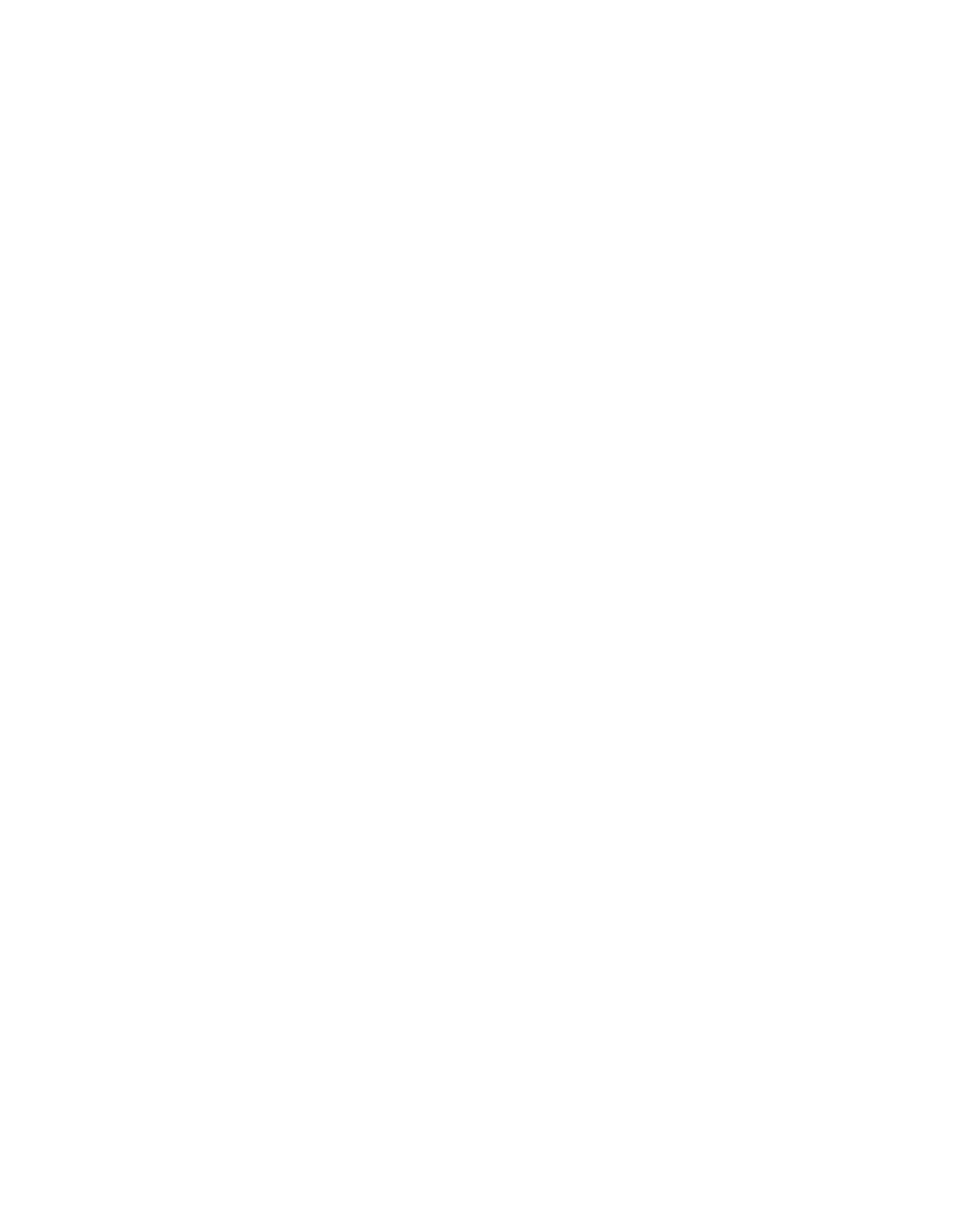# **New York City District Council of Carpenters Welfare Fund**

## **Summary Plan Description**

**Addendum of Special Rules Applicable Only to** 

**Active and Retired Employees of the District Council, Local Unions, NYCDCC Benefit Funds, Hollow Metal Funds, and CCA Metro – Carpenter Contractor Alliance of Metropolitan New York**

**Effective April 1, 2022**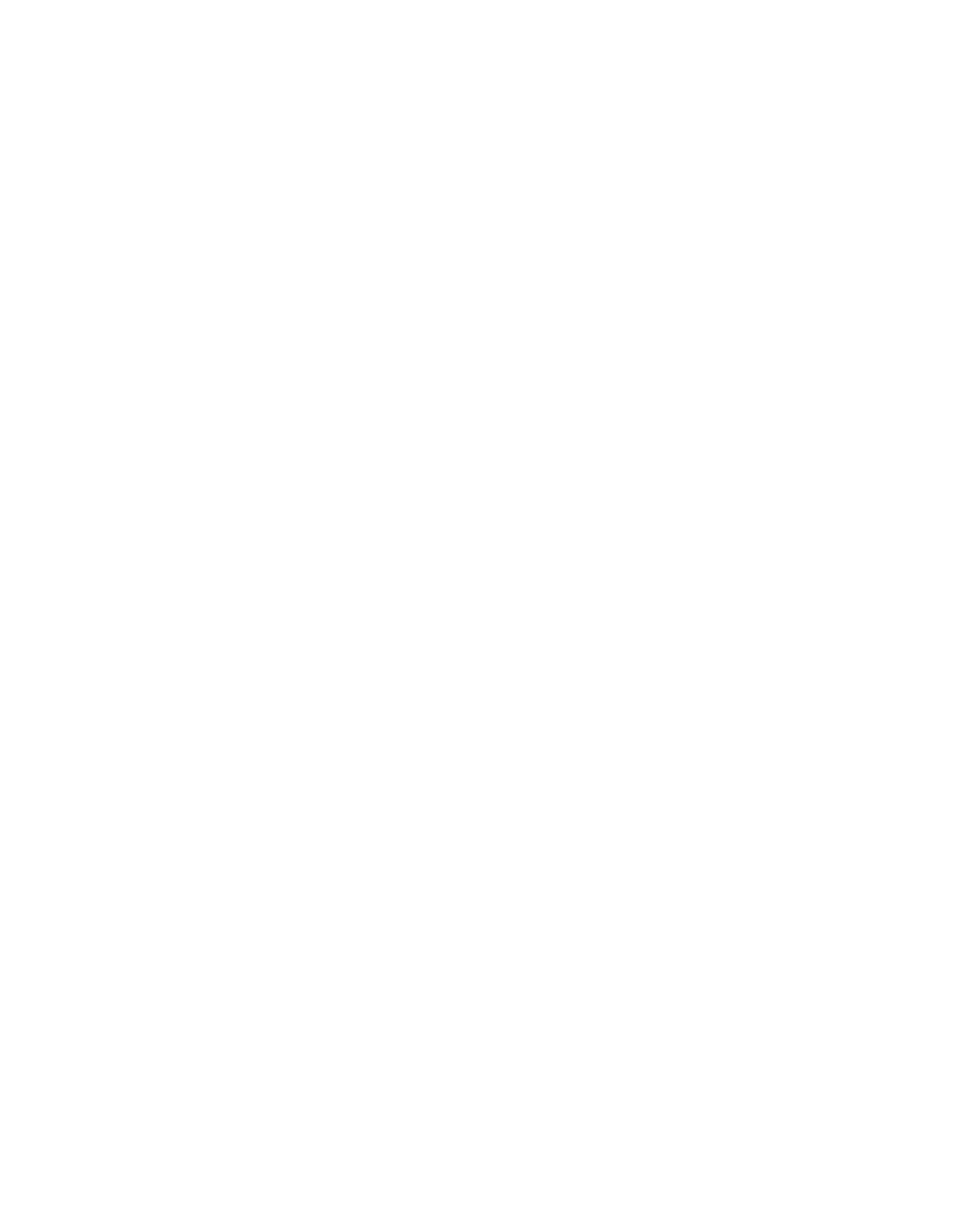# **Table of Contents**

| Effect of Termination of Employment on your Coverage as an Active Employee Extension  |
|---------------------------------------------------------------------------------------|
| of Coverage Following Termination of Employment for Employees of the District Council |
|                                                                                       |
|                                                                                       |
| Phase I - Continuation Coverage During the First 24 Months of Total Disability        |
| Phase II - Continuation Coverage Beyond 24 Months of Total Disability                 |
|                                                                                       |
|                                                                                       |
|                                                                                       |
|                                                                                       |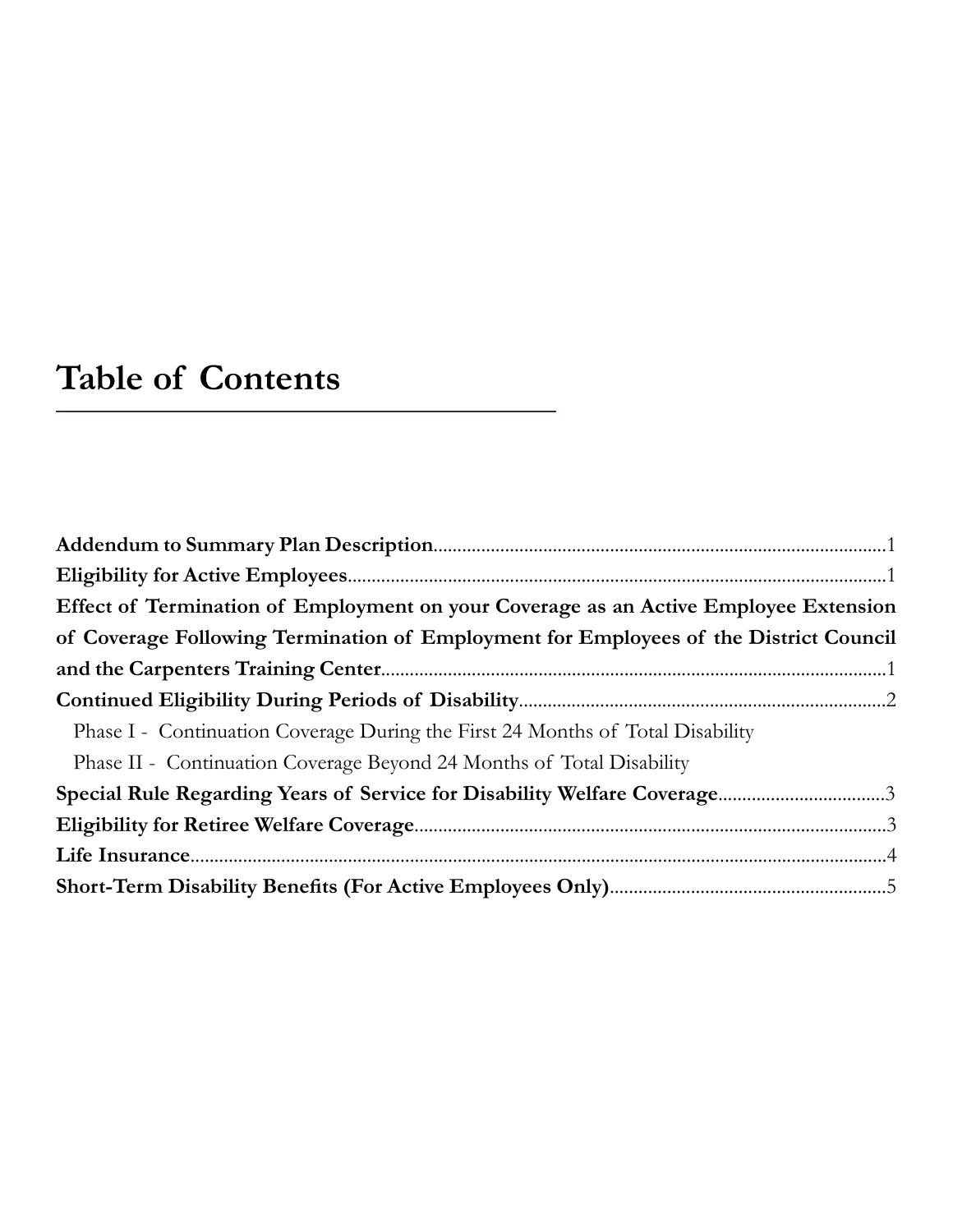#### **Addendum to Summary Plan Description**

This addendum describes Welfare Fund provisions that apply only to Active and Retired Employees of the District Council, Local Unions, NYCDCC Benefit Funds, Hollow Metal Funds, and CCA Metro – Carpenter Contractor Alliance of Metropolitan New York (collectively, the "Related Organizations"). Unless otherwise noted in this addendum, benefits for participants who are or were employed by a Related Organization are exactly as they are described in the Summary Plan Description ("SPD"). Please review this information carefully and keep it with your SPD. Questions can be addressed through the Benefit Funds' website at **www.nyccbf.org** or by contacting the Fund Office at **(800) 529-FUND (3863)**.

## **Eligibility for Active Employees**

If you're an "Active Employee," you're eligible for Welfare Fund coverage on the first day of the month following your completion of one month of employment with a Related Organization, unless your employer voluntarily chooses to pay the necessary premium to make you eligible earlier, as described below.

**For example**, if you start working on February 15 and you continue to work through March 15, your coverage will begin on April 1. However, if your employer voluntarily pays the premium for you to be eligible on the first day of the first full month following your commencement of employment, your coverage will begin on the first day of the month immediately following your first day of employment. In the example above, your coverage would begin on March 1.

**"Active Employee"** means you're an employee of a Related Organization, you're scheduled to work at least 20 hours each week, and your employer is obligated to contribute to the Fund on your behalf.

#### **Effect of Termination of Employment on Your Coverage as an Active Employee**

When your employment terminates, your coverage as an Active Employee ends on the last day of the calendar quarter in which your employment ends.

**For example**, if your last day of employment is on January 25, your coverage as an Active Employee ends on March 31. If your last day of employment is on March 30, your coverage as an Active Employee also ends on March 31.

## **Extension of Coverage Following Termination of Employment for Employees of the District Council and the Carpenters Training Center**

Coverage can be extended for the same number of calendar quarters of eligibility which you had accumulated in your hours bank (if applicable) when you began working for the District Council or the Carpenters Training Center ("CTC").

This extension of coverage does not apply if your employment with the District Council or the CTC ends and you:

- become eligible for Retiree Welfare coverage, or
- become eligible as an Active Participant because you
	- o return to Covered Employment, or
	- o become employed by a Related Organization.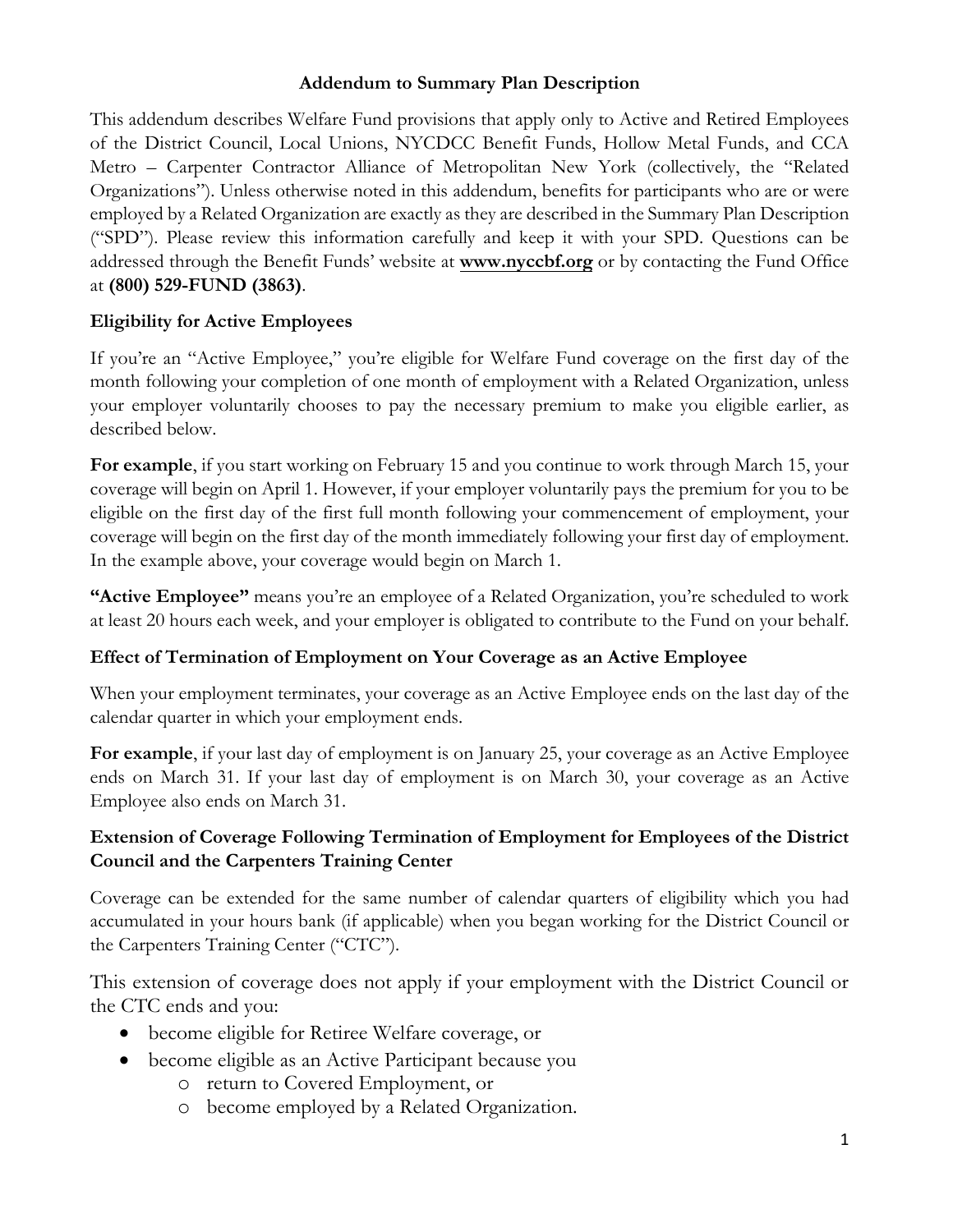## **Continued Eligibility During Periods of Disability**

If you become disabled when you are an eligible Active Employee, you may be entitled to have your Fund coverage continue.

**Short-term disability**. If you receive short-term disability or Workers' Compensation benefits, and you are an eligible Active Employee, your coverage will automatically continue for the period of your disability, up to a maximum of six months.

## **Phase I - Continuation Coverage During the First 24 Months of Total Disability**

If you become Totally Disabled while you are an eligible Active Employee, you will be covered by the Fund's Retiree Welfare coverage for the first 24 months of disability, subject to your payment of the applicable premium.

You are considered Totally Disabled during the first 24 months of disability if you meet all of the following requirements:

- **1.** You are unable to work due to an Illness or Injury; and
- **2.** You have at least five Vesting Credits with the Retirement and Pension Plan for Officers and Employees of the New York City District Council of Carpenters and Related Organizations ("Officers' Pension Plan") and/or the New York City District Council of Carpenters Pension Plan ("NYCDCC Pension Plan") or at least five Years of Service with a Related Organization (as explained below) as of the date of your disability.

## **Phase II - Continuation Coverage Beyond 24 Months of Total Disability**

In order to continue Retiree Welfare coverage after 24 months, you must meet all of the following requirements:

- **1.** You are unable to work in any occupation due to an Illness or Injury, as evidenced by receipt of a Social Security Disability Award; and
- **2.** You have at least 20 Vesting Credits in the Officers' Pension Plan and/or the NYCDCC Pension Plan or at least 20 Years of Service (as defined below) with a Related Organization as of the date of your disability.

If you recover from your Disability or you do not have enough Vesting Credits or Years of Service to continue your Retiree Welfare Fund coverage after Phase I, your Retiree Welfare Fund coverage will automatically continue for up to three months.

If you expect to be disabled for more than six months, you should contact your employer's human resources department for information on benefits you may be entitled to under your employer's longterm disability plan, if applicable.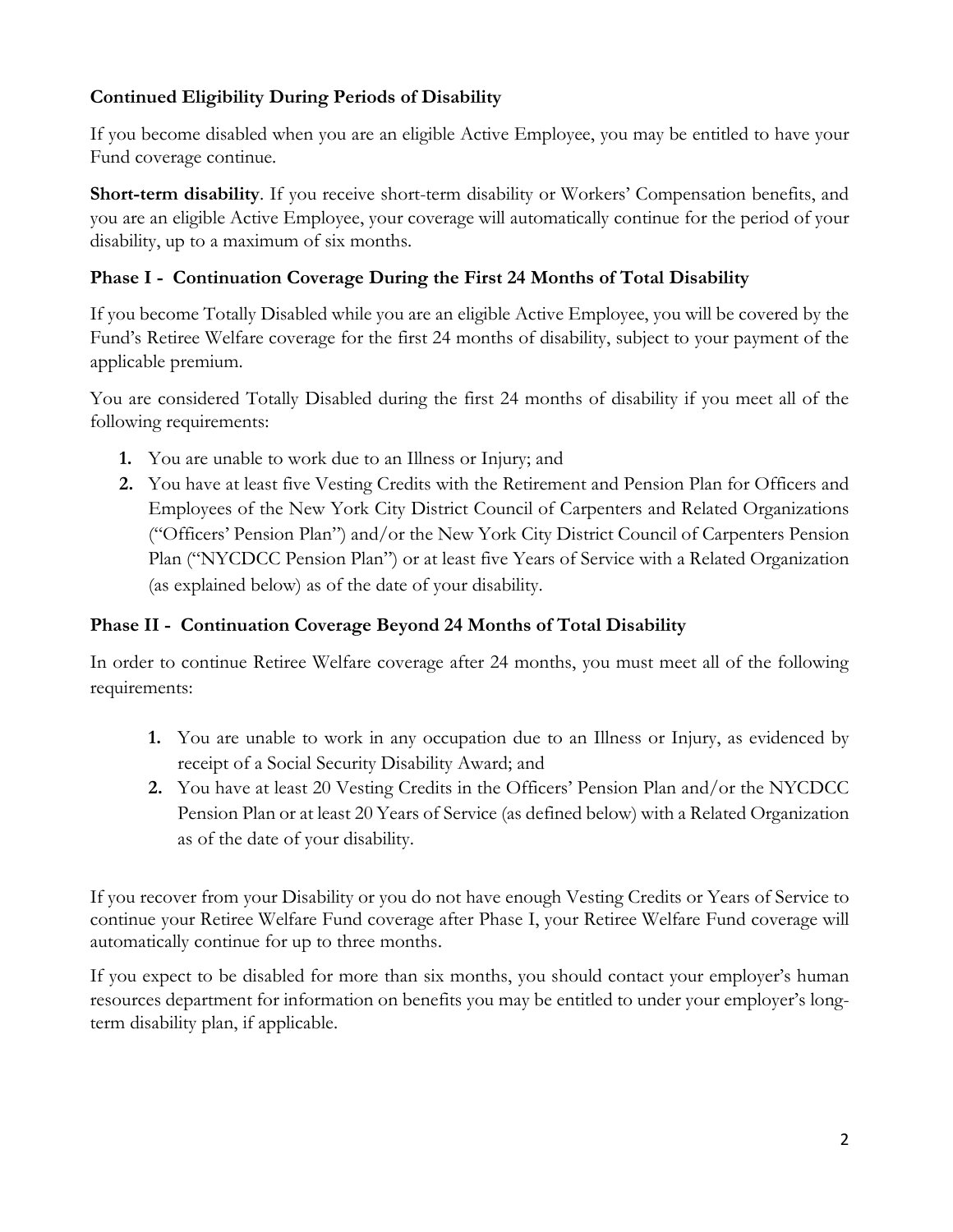## **Special Rule Regarding Years of Service for Disability Welfare Coverage**

This section applies if you do not satisfy the previously mentioned Vesting Credit tests under the Officers' Pension Plan or the NYCDCC Pension Plan. In such case, your eligibility for Disability Welfare coverage will be based on total "Months Worked" in a calendar year. For each "Month Worked" in a calendar year, you will earn .0834 of a Year of Service. The chart below shows how this rule works. The numbers below are rounded to the nearest hundredth for fractional purposes. You cannot earn more than 1 Year of Service in a calendar year.

| <b>Months Credited</b> | <b>Years of Service Earned</b> |
|------------------------|--------------------------------|
| $1-2$ months           | 0.00                           |
| $3 - 4$ months         | .25(1/4)                       |
| $5 - 6$ months         | .50(1/2)                       |
| 7 months               | .75(3/4)                       |
| 8 or more months       | 1.00(1)                        |

For purposes of this Special Rule, "Months Worked" includes all months in which you (1) are employed by a Related Organization, (2) are paid for employment, and (3) work at least 1 hour in a calendar month. This includes vacation, holiday, sick, and personal time. "Months Worked" will be granted during periods of "qualified military service" under Section 414(u) of the Internal Revenue Code, or as otherwise required by law. Generally, to receive service credit for a military absence, you must be a Participant when you enter the military, and you must return to your job within 90 days following discharge.

## **Eligibility for Retiree Welfare Coverage**

Retirees of Related Organizations who receive a monthly benefit from the Officers' Pension Plan or the NYCDCC Pension Plan and who satisfy the applicable following requirements qualify for Retiree Welfare coverage.

To qualify for Retiree Welfare coverage once you begin receiving a pension from the **Officers' Pension Plan**, you must meet one of the following four requirements:

- **1.** You have at least 30 Vesting Credits with the Officers' Pension Plan; or
- **2.** You have at least 15 years of continuous "Service" with the Officers' Pension Plan, immediately preceding the date you reach age 55; or
- **3.** You have at least nine years of continuous "Service" with the Officers' Pension Plan before the date you reach age 60; or
- **4.** You have at least nine years of "Service" with the Officers' Pension Plan, and you were eligible for Active Employee benefits under the Welfare Fund for at least 24 months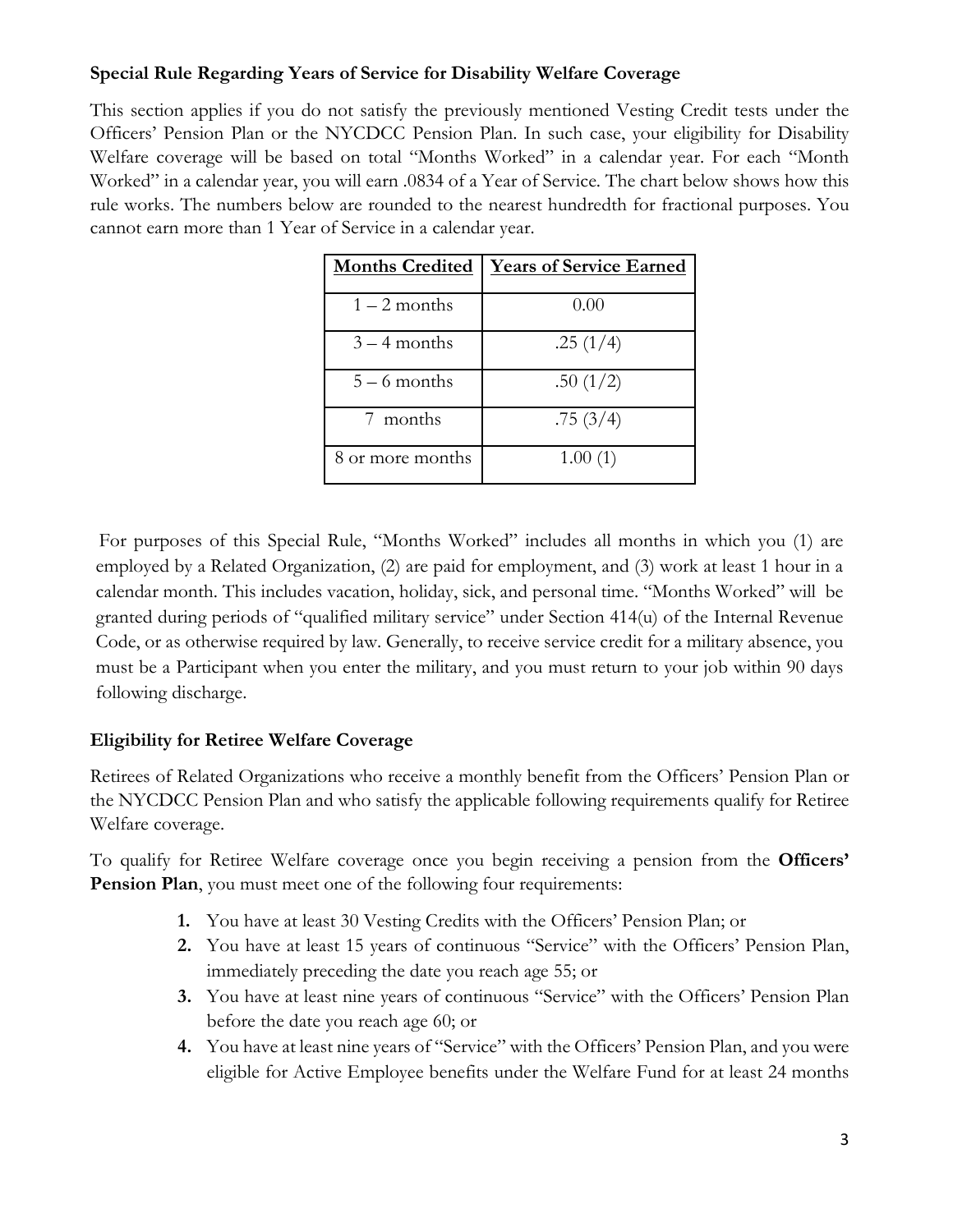during the 60 months immediately before you started receiving a pension from the Officers' Pension Plan.

In all cases, your employer must have contributed to the Welfare Fund on your behalf while you were an Active Employee.

To qualify for Retiree Welfare coverage once you begin receiving a pension from the **NYCDCC Pension Plan**, your employer(s) must have contributed to the Welfare Fund for you as an Active Employee, you must be at least 55 years old, and you must satisfy one of the following three requirements:

- **1.** You have at least 30 Vesting Credits with the NYCDCC Pension Plan as of the effective date of your pension; or
- **2.** You have at least 20 Vesting Credits with the NYCDCC Pension Plan and you were covered by the Welfare Fund as an Active Employee for any 24 months during the 60 month period immediately preceding the effective date of your pension from the NYCDCC Pension Plan; or
- **3.** You have at least 15 Vesting Credits with the NYCDCC Pension Plan, you have 25 years with at least 250 hours worked in Covered Employment each year, and you were covered by the Welfare Fund as an Active Employee for any 24 months during the 60 month period immediately preceding the effective date of your pension from the NYCDCC Pension Plan.

Not all Vesting Credit is included in determining whether you satisfy the above tests for Retiree Welfare coverage. The following types of Vesting Credit do not count for determining eligibility for Retiree Welfare coverage: (1) Vesting Credit that is attributable to City of New York employment, (2) Vesting Credit that was earned outside the New York City District Council of Carpenters, (3) Pro-Rata Credit or Reciprocal Credit, and (4) Vesting Credit attributable to Continuous Non-Covered Employment. As a general rule, Vesting Credit counts toward Retiree Welfare eligibility only when your employer contributed to the Welfare Fund on your behalf for work performed as an Active Employee.

As the above conditions indicate, eligibility for Retiree Welfare coverage for employees of the Related Organizations is expressly conditioned upon receiving a monthly pension from the Officers' Pension Plan or the NYCDCC Pension Plan. If you have not previously participated or do not currently participate in either the Officers' Pension Plan or the NYCDCC Pension Plan, you are not eligible for Retiree Welfare coverage.

## **Life Insurance**

- If you die while you are an Active Employee, your Beneficiary will receive a life insurance payment equal to your earnings during the highest 24 months out of the last 30 months of Covered Employment before your death. The minimum payment is \$6,000 and the maximum payment is \$100,000 (as reduced by any accelerated death benefit paid).
- If you have Retiree Welfare coverage, your life insurance coverage will continue in the amount of \$8,000, so long as you pay the monthly premium for Retiree Welfare coverage.
- If you are an eligible Active Employee or Retiree, the Plan also provides life insurance coverage for your dependents. If your spouse or child dies while covered under this Plan, a death benefit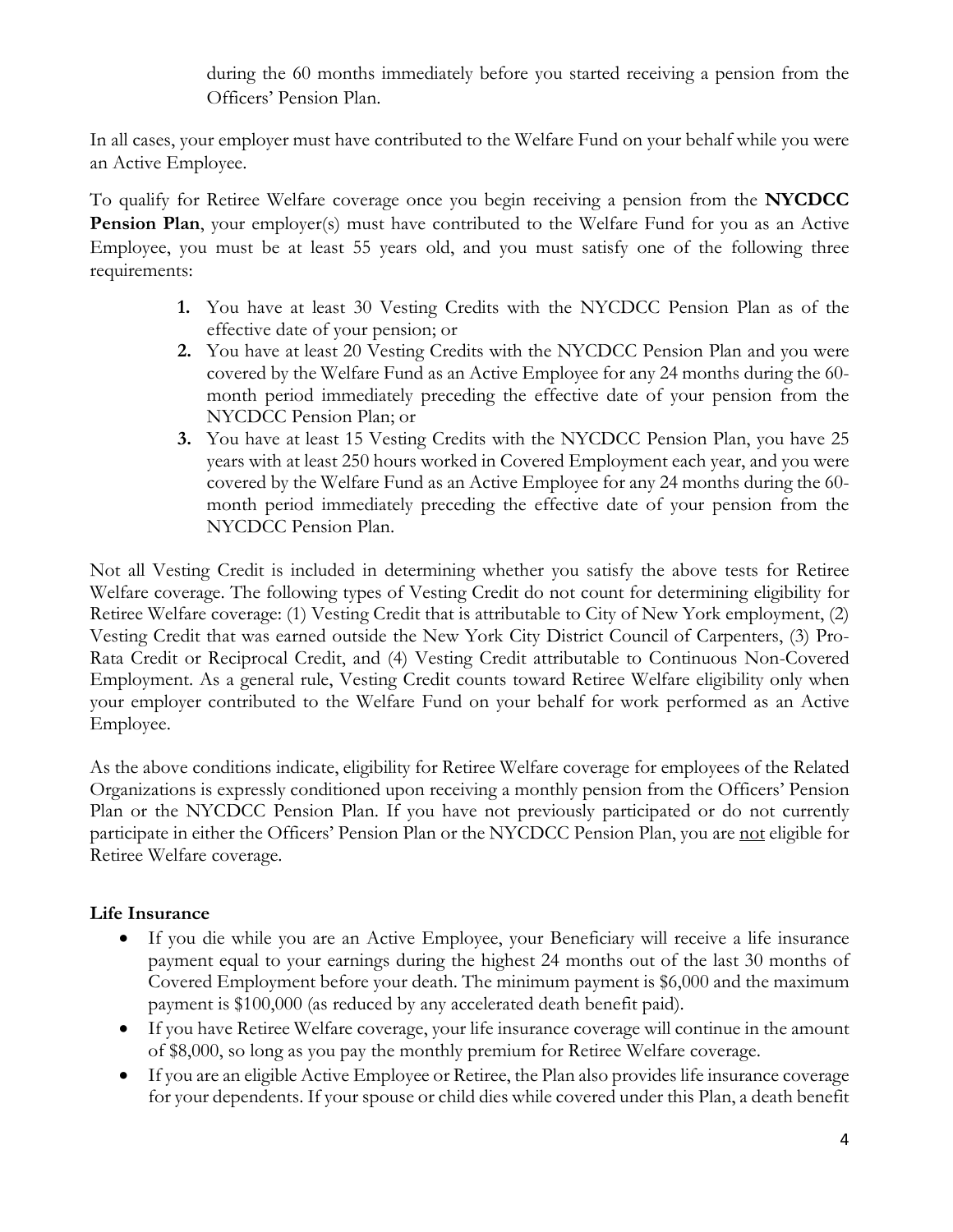of \$1,000 will be paid to you. For benefits to be paid, your dependents must be eligible as defined in the Plan at the time of death. When you die, coverage for your dependents ends as of that date.

#### **Short-Term Disability Benefits (For Active Employees Only)**

This Plan will pay you a weekly benefit if you become disabled and unable to work as the result of an Injury or illness that is not work-related. There is no short-term disability benefit for Retirees or for your dependents.

To receive disability benefits, you must be under the care of a physician and your physician must certify to the Fund that you are disabled. Weekly benefits for pregnancy will be provided in the same manner as benefits for an "illness."

Ask your employer if it has salary continuation before submitting a short-term disability claim to the Fund for processing. If you are receiving short-term disability benefits and if your employer pays "salary continuation" benefits, then you will receive your full weekly salary from your employer. Your employer and/or its respective Human Resources person must notify the Fund Office of the period of time for which you were receiving salary continuance for your illness or injury.

## **When Coverage Begins**

You are covered for short-term disability benefits as soon as you begin working for a Related Organization.

## **When Benefits Begin**

Your weekly benefit will begin as of the first day of a disability and will be paid as long as you remain disabled, for up to a maximum of 26 weeks of disability in any 52-week period.

"FICA" taxes will be withheld from your disability benefits.

## **Your Short-Term Disability Benefits**

**Remember:** If you are entitled to salary continuation from your employer, you'll receive your full weekly salary.

Your weekly benefit is 50% of your average weekly earnings (as defined by state law) at the time you became disabled, up to a maximum benefit of \$400 per week. If your disability occurs while you are actively employed or within 28 days of your last day worked, the Fund will pay you short-term disability benefits. If your disability occurs after you have been unemployed for 28 days, and you are receiving (or have filed a claim for) unemployment insurance benefits, the New York State Special Fund for Disability Benefits will pay you the short-term disability benefit.